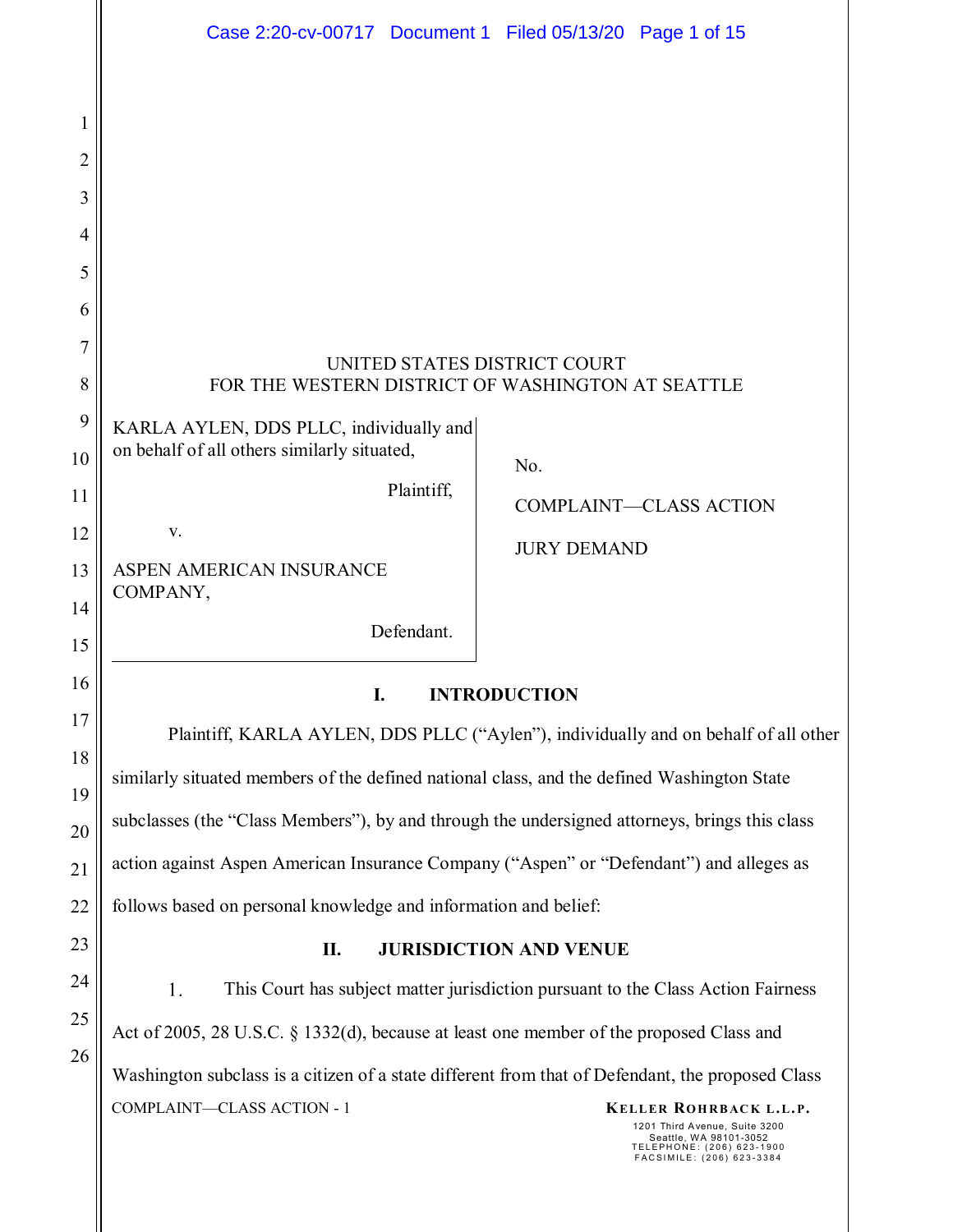### Case 2:20-cv-00717 Document 1 Filed 05/13/20 Page 2 of 15

and subclass each consist of more than 100 class members, and the aggregate amount in controversy exceeds \$5,000,000. The Court has supplemental jurisdiction over Plaintiffs' state law claims under 28 U.S.C. § 1367.

2. This Court has personal jurisdiction over Defendant because Defendant is registered to do business in Washington, has sufficient minimum contacts in Washington, and otherwise intentionally avails itself of the markets within Washington through its business activities, such that the exercise of jurisdiction by this Court is proper. Moreover, the claims of Plaintiff and all of the Washington subclass members in this case arise out of and directly related to Defendant's contacts with Washington.

 $3.$ Venue is proper in this District pursuant to 28 U.S.C. § 1391(b)(3) because the Court has personal jurisdiction over Defendant, a substantial portion the alleged wrongdoing occurred in this District and the state of Washington, and Defendant has sufficient contacts with this District and the state of Washington.

4. Venue is proper in the District of Washington pursuant to 28 U.S.C.  $\S$  1391(b)(2) because a substantial part of the events or omissions giving rise to the claims at issue in this Complaint arose in this District. Plaintiff's place of business is located in Seattle, Washington, King County. This action is therefore appropriately filed.

### **III. PARTIES**

5. Plaintiff KARLA AYLEN, DDS PLLC, owns and operates a dental practice located at 11066 5<sup>TH</sup> Ave NE #208 Seattle, Washington 98125.

6. Defendant Aspen American Insurance Company is an insurance carrier incorporated and domiciled in the State of Texas, with its principal place of business in Rocky Hill, Connecticut.

COMPLAINT—CLASS ACTION - 2 **KELLER ROHRBACK L.L.P.**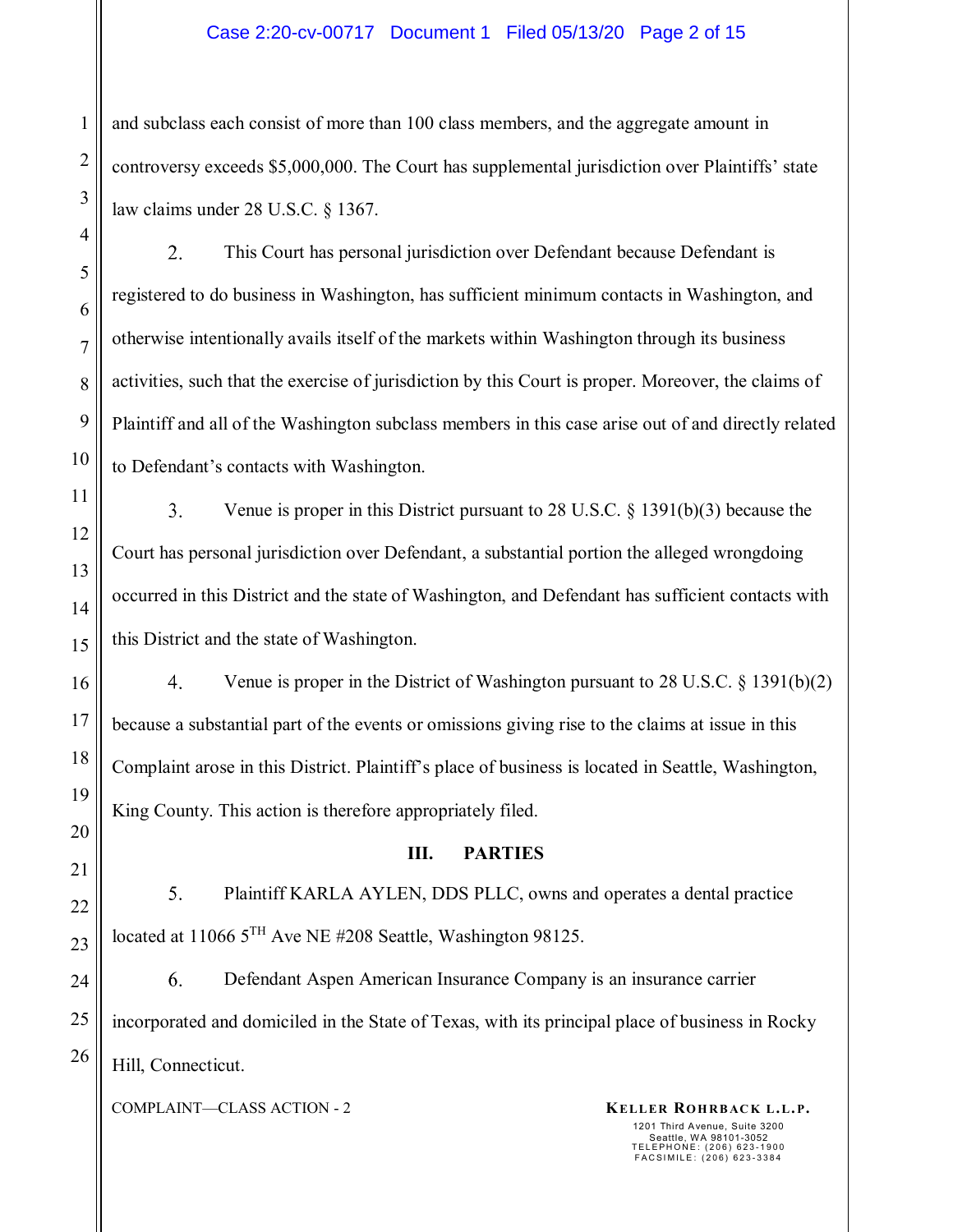7. Aspen is authorized to write, sell, and issue business insurance policies in all 50 States, the District of Columbia, Puerto Rico and the U.S. Virgin Islands. Aspen conducted business within these states by selling and issuing insurance policies to policyholders, including Plaintiff Aylen.

### **IV. NATURE OF THE CASE**

8. Due to COVID-19, and a state-ordered mandated closure, Plaintiff cannot provide dentistry services. Plaintiff intended to rely on its business insurance to maintain business income in case of an insured loss. This lawsuit is filed to ensure that Plaintiff and other similarlysituated policyholders receive the insurance benefits to which they are entitled and for which they paid.

 $9<sub>1</sub>$ Defendant Aspen issued one or more insurance policies to Plaintiff, including Building, Blanket Dental Practice Personal Property and Income Coverage Part and related endorsements, insuring Plaintiff's property and business practice and other coverages, with effective dates of January 1, 2020 to January 1, 2021.

 $10<sub>1</sub>$ Plaintiff's business property includes property owned and/or leased by Plaintiff and used for general business purposes for the specific purpose of dentistry and other business activities.

11. Defendant Aspen's insurance policy issued to Plaintiff promises to pay Plaintiff for "ALL RISK OF DIRECT PHYSICAL LOSS" to covered property and includes coverage for risks of both "loss of or damage to" covered property.

12. Defendant Aspen's policy issued to Plaintiff includes Practice Income Coverage, Extra Expense Coverage, Extended Practice Income Coverage and Civil Authority Coverage.

13. Plaintiff paid all premiums for the coverage when due.

COMPLAINT—CLASS ACTION - 3 **KELLER ROHRBACK L.L.P.**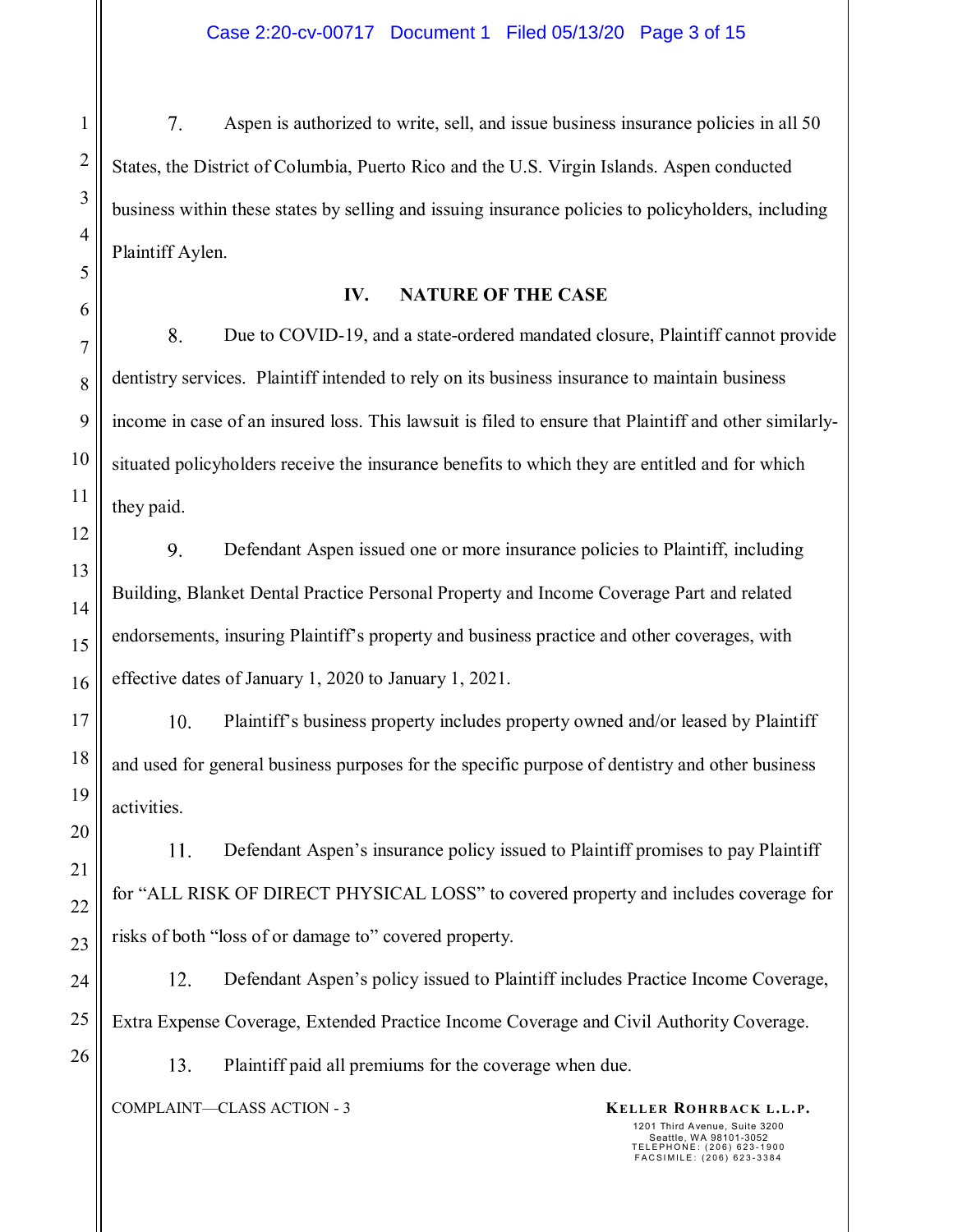14. On or about January 2020, the United States of America saw its first cases of persons infected by COVID-19, which has been designated a worldwide pandemic. 3 15. On February 29, 2020, Washington Governor Jay Inslee issued Proclamation 20- 4 5, declaring a State of Emergency for all counties in the state of Washington as a result of Covid-19. Thereafter, he issued a series of certain proclamations and order affecting many persons and businesses in Washington, whether infected with COVID-19 or not, requiring certain public health precautions. 9  $16.$ On March 19, 2020, Governor Inslee issued a "PROCLAMATION BY THE 10 GOVERNOR AMENDING PROCLAMATION 20-05: 20-24 Restrictions on Non Urgent Medical Procedures." dated March 19, 2020, which prohibited dental practitioners from 12 providing dental services but for urgent and emergency procedures: 13 WHEREAS, the health care person protective equipment supply chain in 14 Washington State has been severely disrupted by the significant increased use of such equipment worldwide, such that there are now critical shortages of this 15 equipment for health care workers. To curtail the spread of the COVID-19 pandemic in Washington State and to protect our health care workers as they 16 provide health care services, it is necessary to immediately prohibit all hospitals, 17 ambulatory surgery centers, and dental orthodontic, and endodontic offices in Washington State from providing health care services, procedures and surgeries 18 that require personal protective equipment, which if delayed, are not anticipated to cause harm to the patient within the next three months. 19 17. On March 23, 2020, Mr. John Weisman, Secretary of Washington State's 20 21 Department of Health, issued a list of directives and orders regarding healthcare matters and 22 mandated that all healthcare practitioners, including dental, cease all elective and non-urgent 23 medical procedures and appointments as of the close of business on March 24, 2000, and 24

throughout the duration of the catastrophic health emergency.

25 26

1

2

5

6

7

8

11

18. On March 25, 2020, the Washington State Dental Association recommended that

COMPLAINT—CLASS ACTION - 4 **KELLER ROHRBACK L.L.P.** all dental practices follow the mandates and orders of the Washington Department of Health and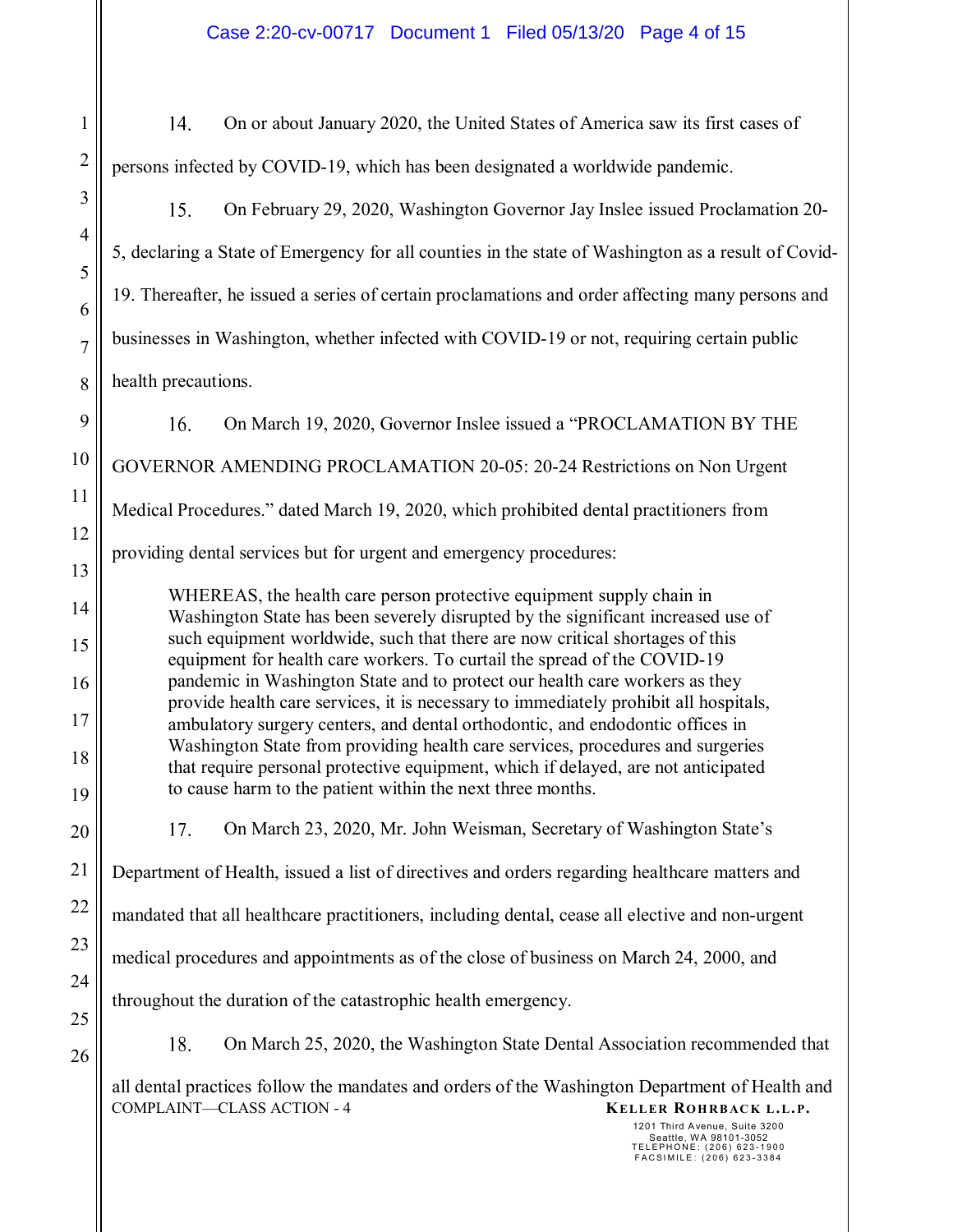### Case 2:20-cv-00717 Document 1 Filed 05/13/20 Page 5 of 15

postpone all non-emergency or non-urgent dental procedures throughout the duration of the catastrophic health emergency.

19. On March 30, 2020, Governor Inslee issued Order Number 20-03-30-01 affecting persons and residents within the State of Washington, which includes a "Stay-at-Home Order" requiring all persons living in Washington to stay in their homes or places of residences except under certain specified circumstances.

20.

No COVID-19 virus has been detected on Plaintiff's business premises.

Plaintiff's property sustained direct physical loss and/or damages related to 21. COVID-19 and/or the proclamations and orders.

22. Plaintiff's property will continue to sustain direct physical loss or damage covered by the Aspen policy or policies, including but not limited to business interruption, extra expense, interruption by civil authority, and other expenses.

23. Plaintiff's property cannot be used for its intended purposes.

24. As a result of the above, Plaintiff has experienced and will experience loss covered by the Aspen policy or policies.

25. Plaintiff contacted its insurance agent to inquire into coverage for its losses covered by the Aspen Policy. Plaintiff was informed by voice message that there was no coverage for its losses.

Upon information and belief, Aspen has denied and will deny coverage to other 26. similarly situated policyholders.

### **V. CLASS ACTION ALLEGATIONS**

27. This matter is brought by Plaintiff on behalf of itself and those similarly situated, under Federal Rules of Civil Procedure 23(b)(1), 23(b)(2), and 23(b)(3).

COMPLAINT—CLASS ACTION - 5 **KELLER ROHRBACK L.L.P.**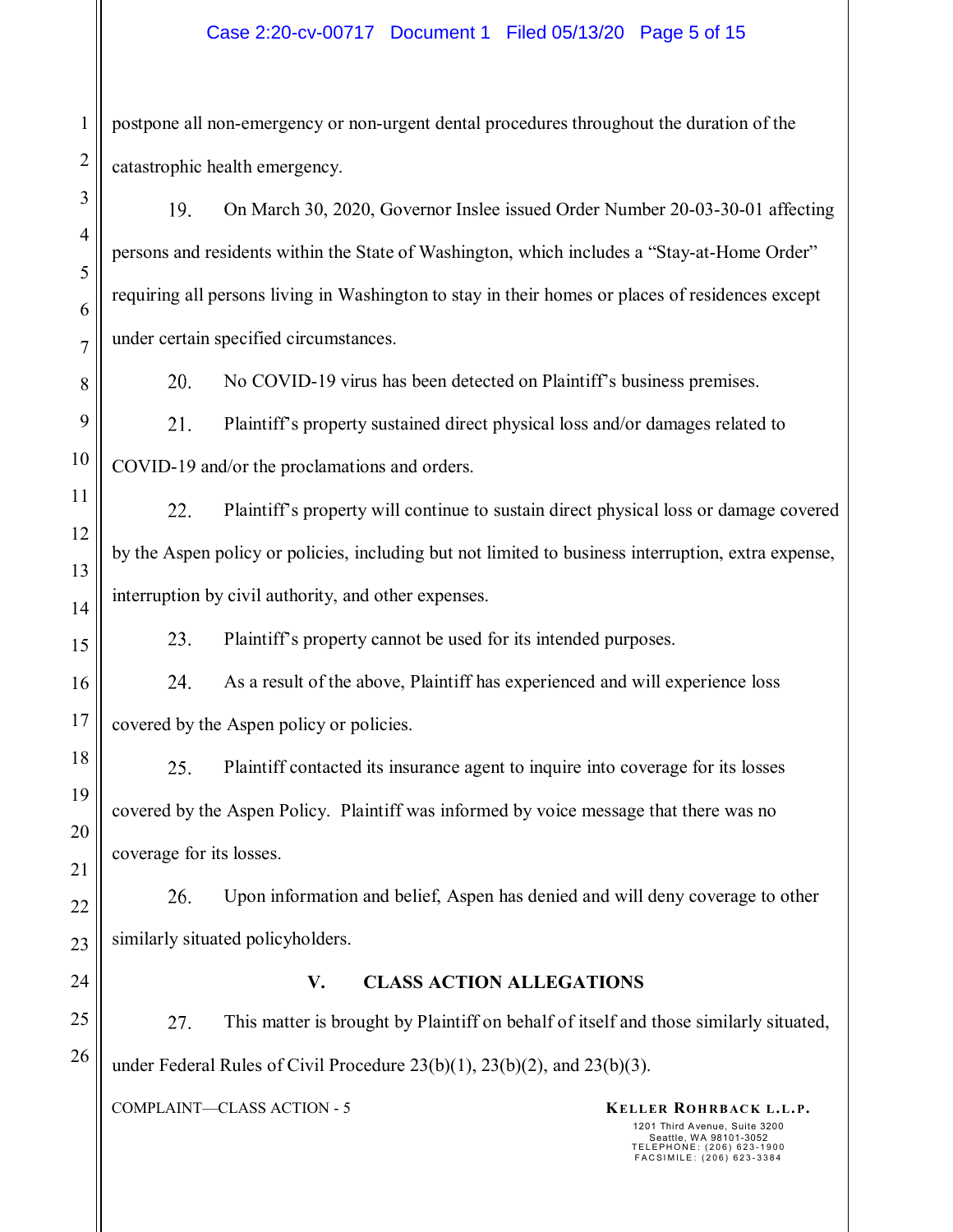28. The Classes and Subclasses that Plaintiff seeks to represent are defined as:

A. *Practice Income Breach of Contract Class:* All persons and entities in the United States insured under an Aspen policy with Practice Income Coverage who suffered a suspension of their practice at the covered premises related to COVID-19 and/or orders issued by Governor Inslee, other Governors, and/or other civil authorities and whose Practice Income claim has been denied by Aspen.

B. *Practice Income Breach of Contract Washington Subclass:* All persons and entities in the State of Washington insured under an Aspen policy with Practice Income Coverage who suffered a suspension of their practice at the covered premises related to COVID-19 and/or orders issued by Governor Inslee, and/or other civil authorities and whose Practice Income claim has been denied by Aspen.

C. *Practice Income Declaratory Relief Class:* All persons and entities in the United States insured under an Aspen policy with Practice Income Coverage who suffered a suspension of their practice at the covered premises related to COVID-19 and/or orders issued by Governor Inslee, other Governors, and/or other civil authorities.

D. *Practice Income Declaratory Relief Washington Subclass:* All persons and entities in the State of Washington insured under an Aspen policy with Practice Income Coverage who suffered a suspension of their practice at the covered premises related to COVID-19 and/or orders issued by Governor Inslee, and/or other civil authorities.

COMPLAINT—CLASS ACTION - 6 **KELLER ROHRBACK L.L.P.** E. *Extra Expense Breach of Contract Class:* All persons and entities in the United States insured under an Aspen policy with Extra Expense Coverage who incurred expenses while seeking to minimize the suspension of business at the covered premises in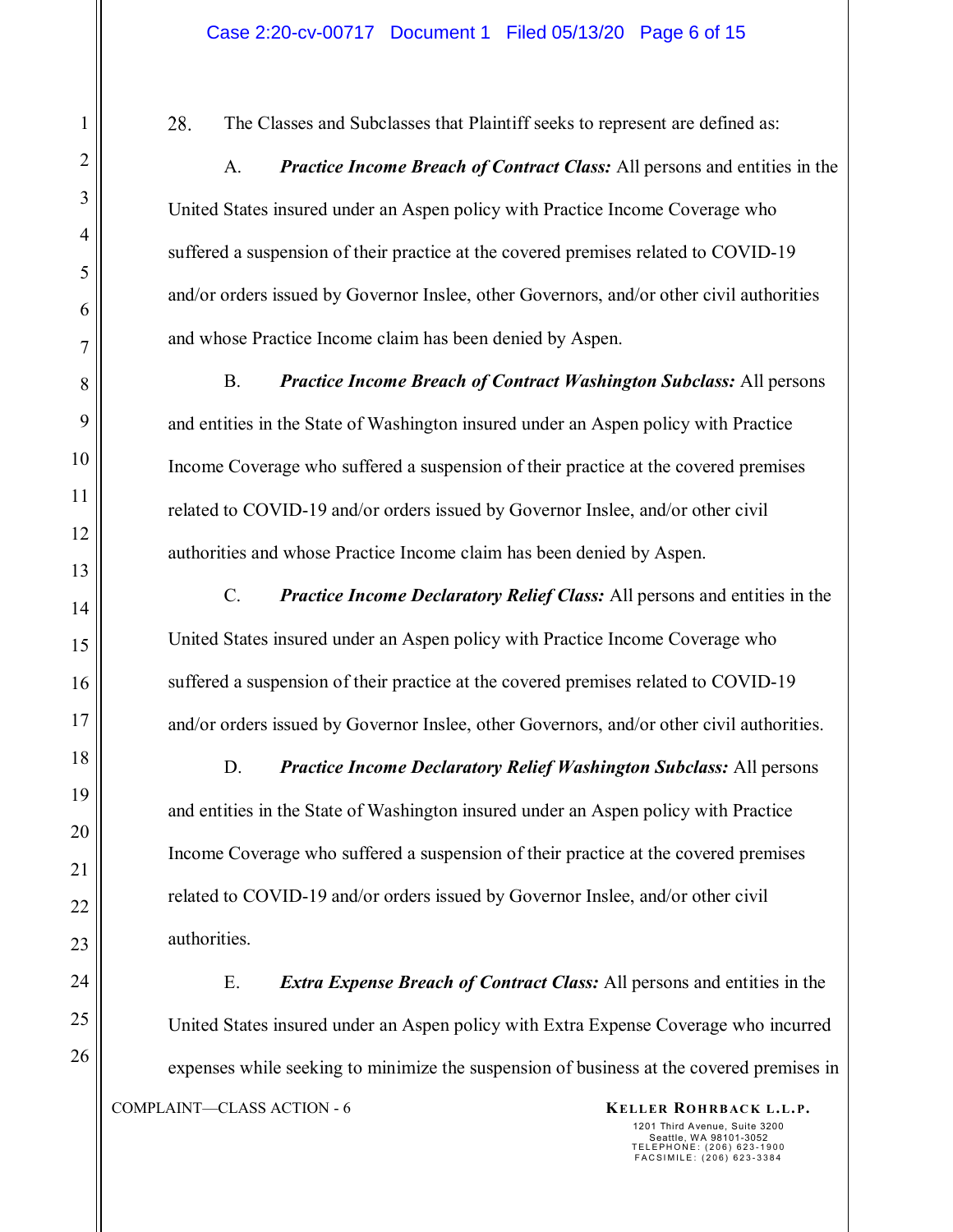connection with COVID-19 and/or orders issued by Governor Inslee, other Governors, and/or other civil authorities and whose Extra Expense claim has been denied by Aspen.

F. *Extra Expense Breach of Contract Washington Subclass:* All persons and entities in the State of Washington insured under an Aspen policy with Extra Expense Coverage who incurred expenses while seeking to minimize the suspension of business at the covered premises in connection with COVID-19 and/or orders issued by Governor Inslee, and/or other civil authorities and whose Extra Expense claim has been denied by Aspen.

G. *Extra Expense Declaratory Relief Class:* All persons and entities in the United States insured under an Aspen policy with Extra Expense Coverage who incurred expenses while seeking to minimize the suspension of business at the covered premises in connection with COVID-19 and/or orders issued by Governor Inslee, other Governors, and/or other civil authorities.

H. *Extra Expense Declaratory Relief Washington Subclass:* All persons and entities in the State of Washington insured under an Aspen policy with Extra Expense Coverage who incurred expenses while seeking to minimize the suspension of business at the covered premises in connection with COVID-19 and/or orders issued by Governor Inslee, and/or other civil authorities.

I. *Extended Practice Income Breach of Contract Class***:** All persons and entities in the United States insured under an Aspen policy with Extended Practice Income Coverage who suffered a suspension of their practice at the covered premises related to COVID-19 and/or orders issued by Governor Inslee, other Governors, and/or

1

2

3

4

5

6

7

8

9

10

11

12

COMPLAINT—CLASS ACTION - 7 **KELLER ROHRBACK L.L.P.**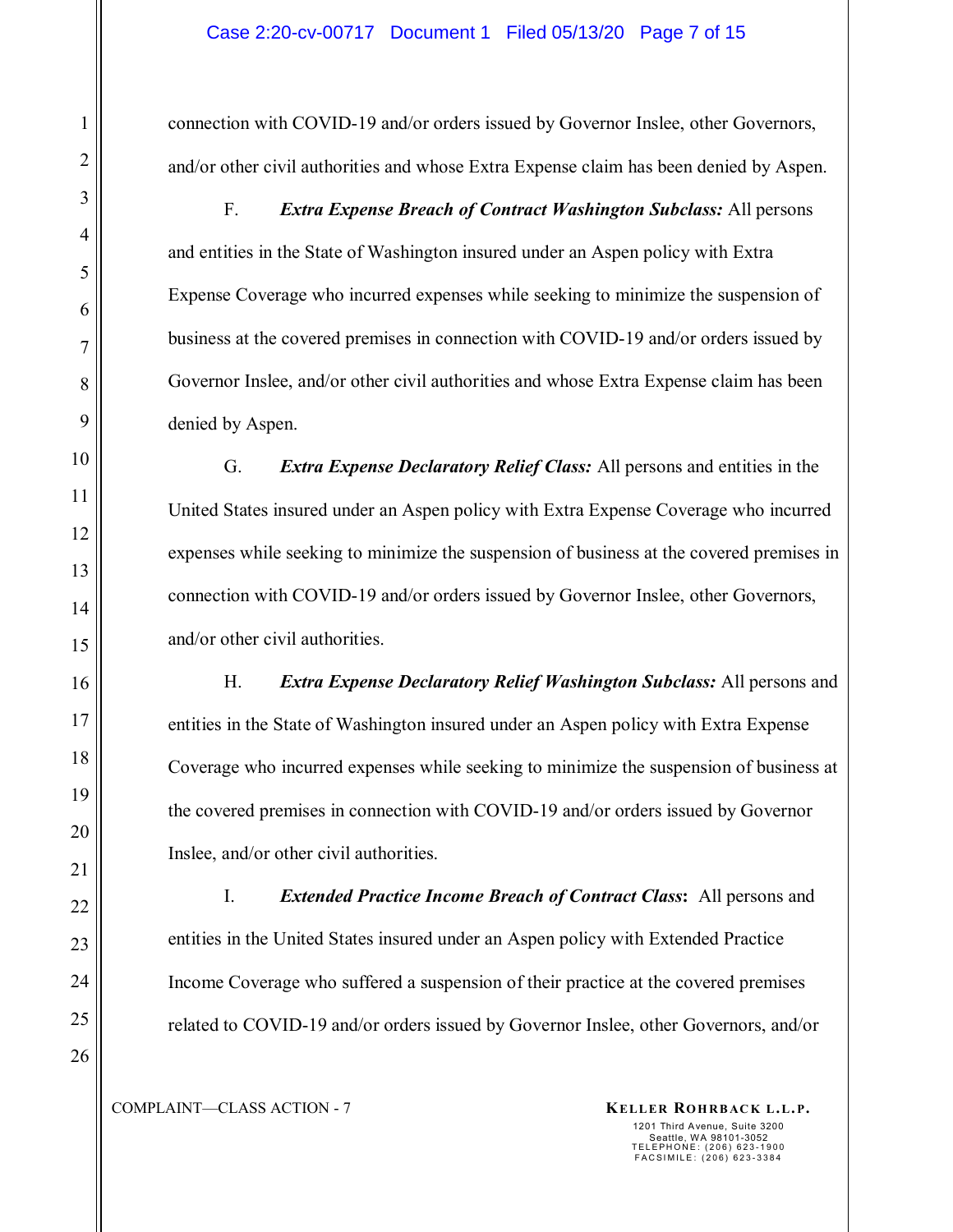other civil authorities and whose Extended Practice Income claim has been denied by Aspen.

J. *Extended Practice Income Breach of Contract Washington Subclass***:**  All persons and entities in the State of Washington insured under an Aspen policy with Extended Practice Income Coverage who suffered a suspension of their practice at the covered premises related to COVID-19 and/or orders issued by Governor Inslee, and/or other civil authorities and whose Extended Practice Income claim has been denied by Aspen.

K. *Extended Practice Income Declaratory Relief Class:* All persons and entities in the United States insured under an Aspen policy with Extended Practice Income Coverage who suffered a suspension of their practice at the covered premises related to COVID-19 and/or orders issued by Governor Inslee, other Governors, and/or other civil authorities.

L. *Extended Practice Income Declaratory Relief Washington Subclass:* All persons and entities in the State of Washington insured under an Aspen policy with Extended Practice Income Coverage who suffered a suspension of their practice at the covered premises related to COVID-19 and/or orders issued by Governor Inslee, and/or other civil authorities.

M. *Civil Authority Breach of Contract Class:* All persons and entities in the United States insured under an Aspen policy with Civil Authority Coverage who suffered a suspension of their practice at the covered premises related to the impact of COVID-19 and/or orders issued by Governor Inslee, other Governors, and/or other civil authorities and whose Civil Authority claim has been denied by Aspen.

COMPLAINT—CLASS ACTION - 8 **KELLER ROHRBACK L.L.P.**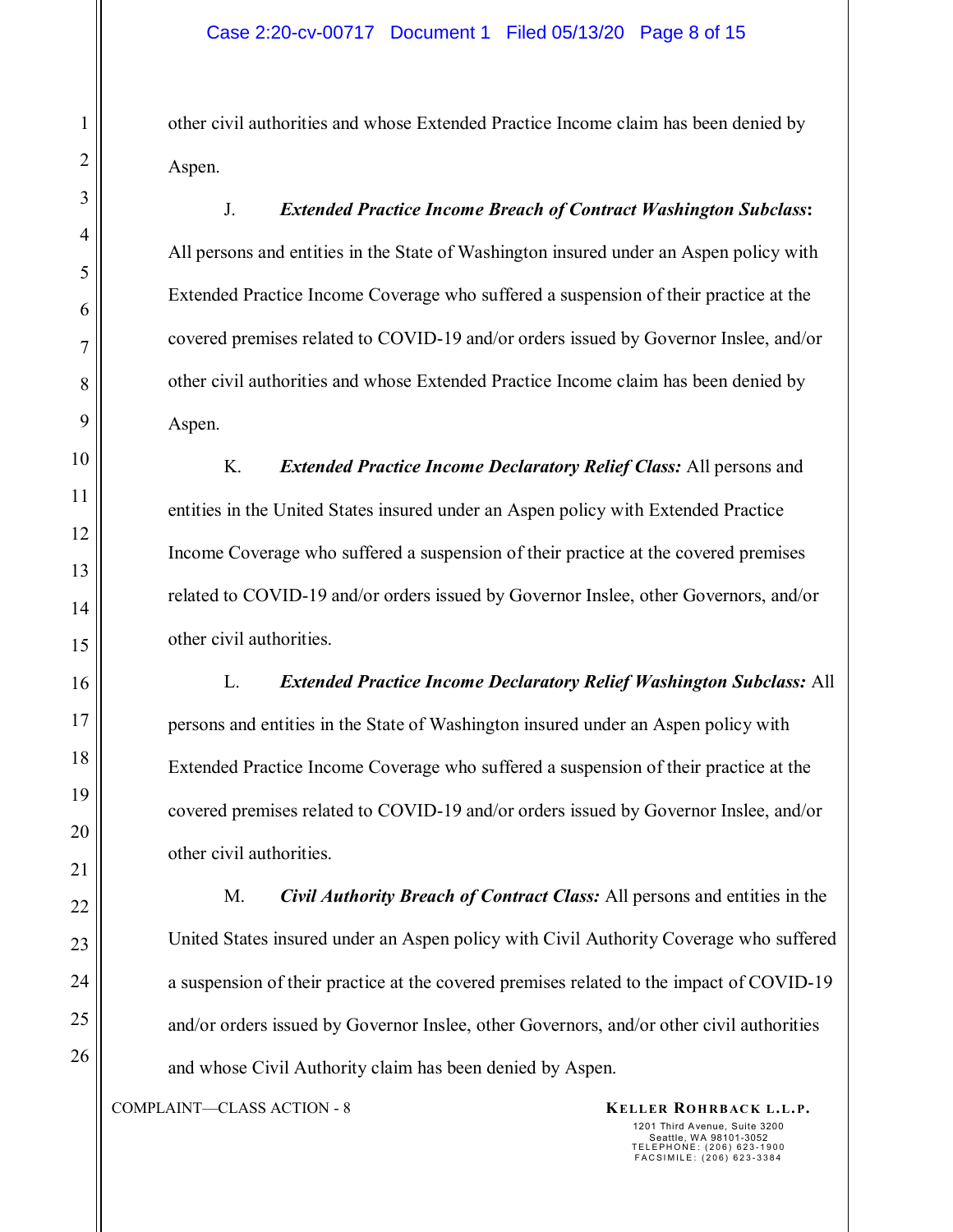N. *Civil Authority Breach of Contract Washington Subclass:* All persons and entities in the State of Washington insured under an Aspen policy with Civil Authority Coverage who suffered a suspension of their practice at the covered premises related to the impact of COVID-19 and/or orders issued by Governor Inslee, and/or other civil authorities and whose Civil Authority claim has been denied by Aspen.

O. *Civil Authority Declaratory Relief Class:* All persons and entities in the United States insured under an Aspen policy with Civil Authority Coverage who suffered a suspension of their practice at the covered premises related to COVID-19 and/or orders issued by Governor Inslee, other Governors, and/or other civil authorities.

P. *Civil Authority Declaratory Relief Washington Subclass:* All persons and entities in the State of Washington insured under an Aspen policy with Civil Authority Coverage who suffered a suspension of their practice at the covered premises related to COVID-19 and/or orders issued by Governor Inslee, and/or other civil authorities.

29. Excluded from the Class are Defendant's officers, directors, and employees; the judicial officers and associated court staff assigned to this case; and the immediate family members of such officers and staff. Plaintiff Aylen reserves the right to amend the Class definition based on information obtained in discovery.

30. This action may properly be maintained on behalf of each proposed Class under the criteria of Rule 23 of the Federal Rules of Civil Procedure.

31. **Numerosity**: The members of the Class are so numerous that joinder of all members would be impractical. Plaintiff is informed and believes that each proposed Class and Subclass contains hundreds of members. The precise number of class members can be ascertained through discovery, which will include Defendant's records of policyholders.

COMPLAINT—CLASS ACTION - 9 **KELLER ROHRBACK L.L.P.**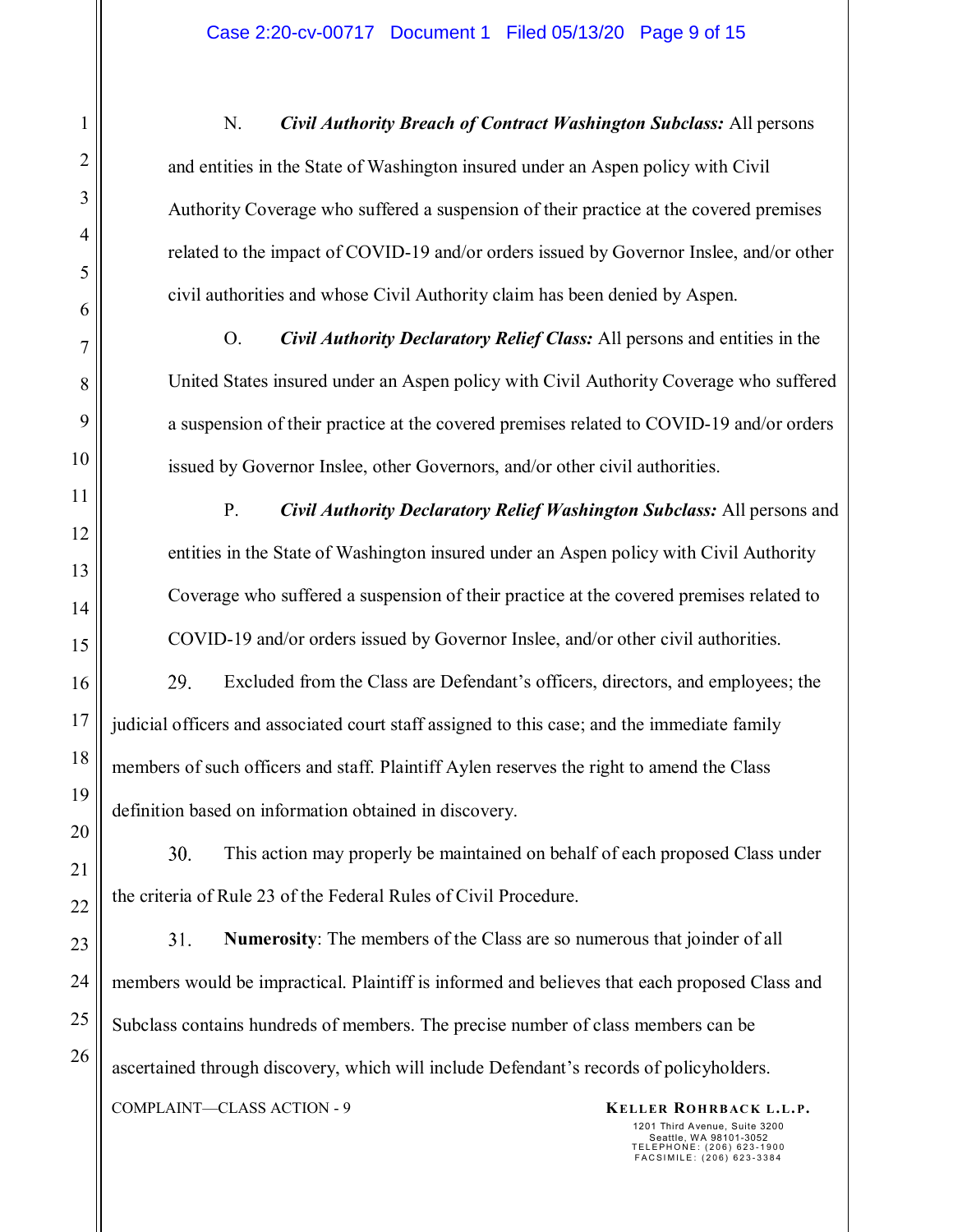### Case 2:20-cv-00717 Document 1 Filed 05/13/20 Page 10 of 15

32. **Commonality and Predominance**: Common questions of law and fact predominate over any questions affecting only individual members of the Class. Common questions include, but are not limited to, the following: A. Whether the class members suffered covered losses based on common policies issued to members of the Class and Subclass; B. Whether Aspen acted in a manner common to the Class and Subclass

wrongfully denied claims for coverage relating to COVID-19 and/or orders issued by Governor Inslee, other Governors, and/or other civil authorities;

C. Whether Practice Income Coverage in Aspen's policies of insurance applies to a suspension of practice relating to COVID-19 and/or orders issued by Governor Inslee, other Governors, and/or other civil authorities;

D. Whether Extra Expense Coverage in Aspen's policies of insurance applies to efforts to minimize a loss relating to COVID-19 and/or orders issued by Governor Inslee, other Governors, and/or other civil authorities;

E. Whether Extended Practice Income Coverage in Aspen's policies of insurance applies to a suspension of practice relating to COVID-19 and/or orders issued by Governor Inslee, other Governors, and/or civil authorities;

F. Whether Civil Authority Coverage in Aspen's policies of insurance applies to a suspension of practice relating to COVID-19 and/or orders issued by Governor Inslee, other Governors, and/or civil authorities;

G. Whether Aspen has breached its contracts of insurance through a blanket denial of all claims based on business interruption, income loss or closures related to

COMPLAINT—CLASS ACTION - 10 **KELLER ROHRBACK L.L.P.**

1

2

3

4

5

6

7

8

9

10

11

12

13

14

15

16

17

18

19

20

21

22

23

24

25

26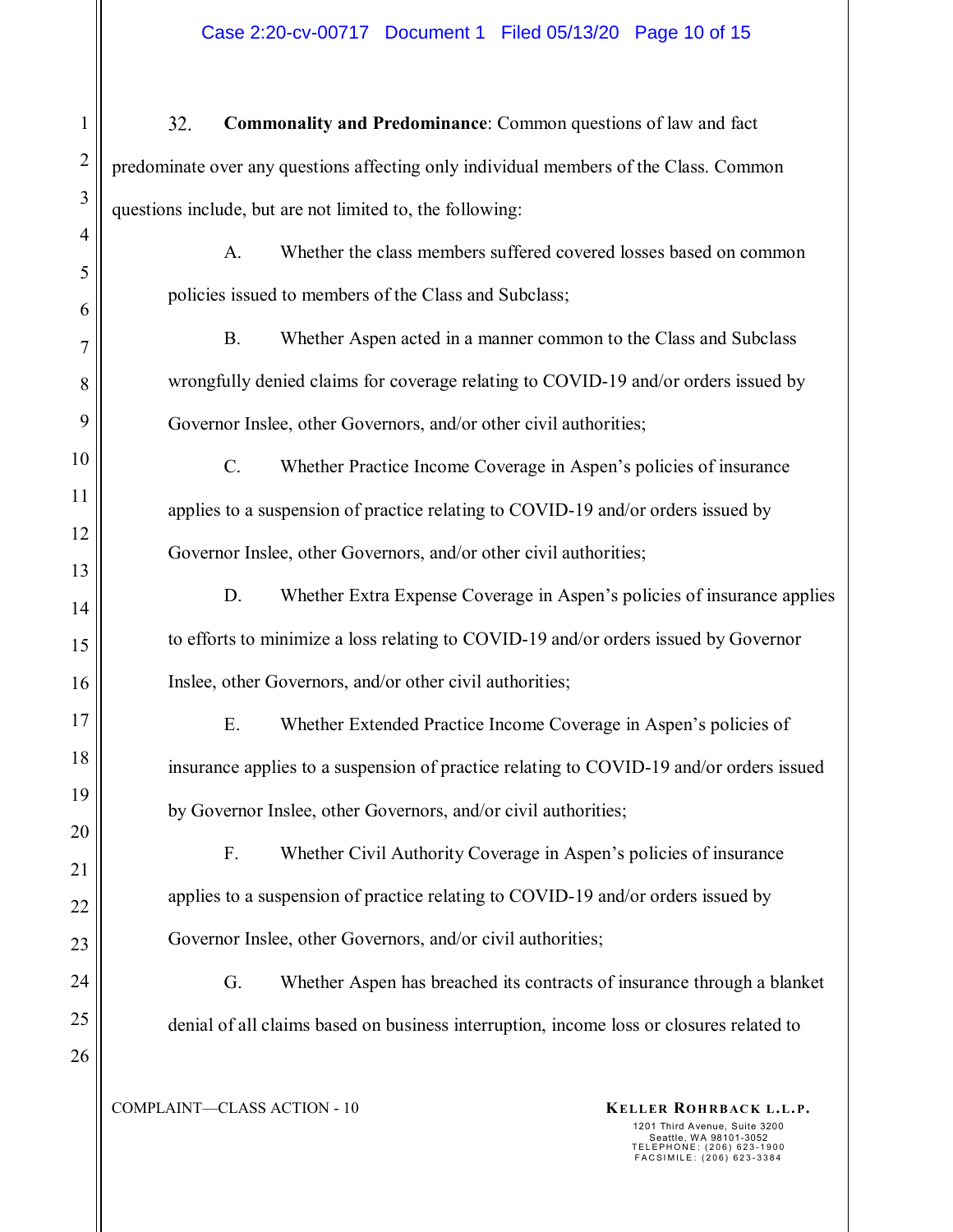COVID-19 and/or orders issued by Governor Inslee, other Governors, and/or other civil authorities;

H. Whether, because of Defendant's conduct, Plaintiff and the class members have suffered damages; and if so, the appropriate amount thereof; and

I. Whether, because of Defendant's conduct, Plaintiff and the class members are entitled to equitable and declaratory relief, and if so, the nature of such relief.

33. **Typicality**: Plaintiff's claims are typical of the claims of the members of the classes. Plaintiff and all the members of the classes have been injured by the same wrongful practices of Defendant. Plaintiff's claims arise from the same practices and course of conduct that give rise to the claims of the members of the Class and are based on the same legal theories.

34. **Adequacy**: Plaintiff will fully and adequately assert and protect the interests of the classes and has retained class counsel who are experienced and qualified in prosecuting class actions. Neither Plaintiff nor its attorneys have any interests contrary to or in conflict with the Class.

35. **Federal Rule of Civil Procedure 23(b)(1), the Risk of Inconsistent or Varying Adjudications and Impairment to Other Class Members' Interests**: Plaintiff seeks adjudication as to the interpretation, and resultant scope, of Defendant's policies, which are common to all members of the class. The prosecution of separate actions by individual members of the classes would risk inconsistent or varying interpretations of those policy terms and create inconsistent standards of conduct for Defendant. The policy interpretations sought be Plaintiff could also impair the ability of absent class members to protect their interests.

36. **Federal Rule of Civil Procedure 23(b)(2), Declaratory and Injunctive Relief**: Defendant acted or refused to act on grounds generally applicable to Plaintiff and other members COMPLAINT—CLASS ACTION - 11 **KELLER ROHRBACK L.L.P.**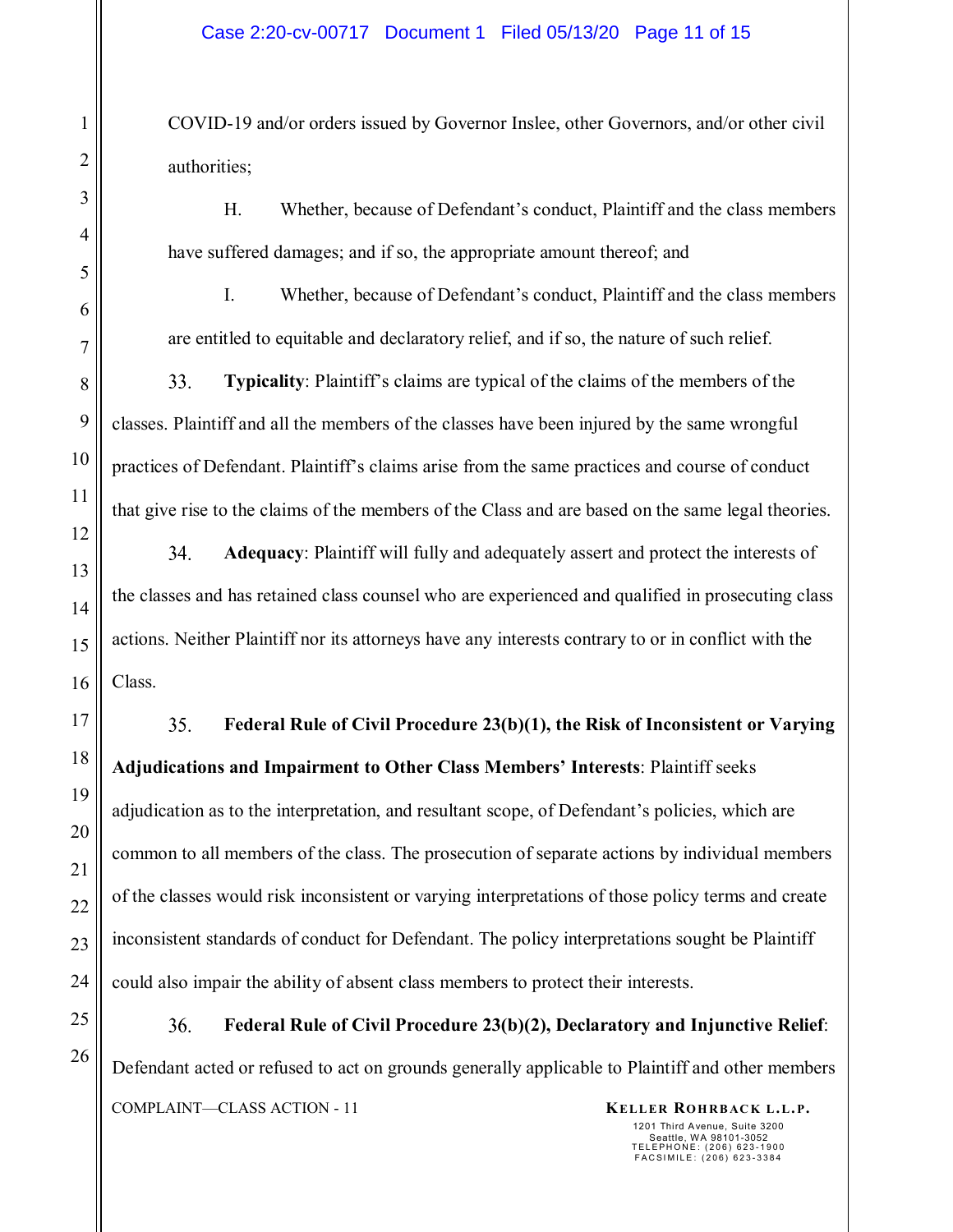of the proposed classes making injunctive relief and declaratory relief appropriate on a classwide basis.

37. **Federal Rule of Civil Procedure 23(b)(3), Superiority**: A class action is superior to all other available methods of the fair and efficient adjudication of this lawsuit. While the aggregate damages sustained by the classes are likely to be in the millions of dollars, the individual damages incurred by each class member may be too small to warrant the expense of individual suits. Individual litigation creates a risk of inconsistent and/or contradictory decisions and the court system would be unduly burdened by individual litigation of such cases. A class action would result in a unified adjudication, with the benefits of economies of scale and supervision by a single court.

### **VI. CAUSES OF ACTION**

### **Count One—Declaratory Judgment**

*(Brought on behalf of the Practice Income Coverage Declaratory Relief Class, Practice Income Coverage Declaratory Relief Washington Subclass, Extra Expense Declaratory Relief Class, Extra Expense Declaratory Relief Washington Subclass, Extended Practice Income Declaratory Relief Class, Extended Practice Income Declaratory Relief Washington Subclass, Civil Authority Relief Class, and Civil Authority Relief Washington Subclass)* 

38. Previous paragraphs alleged are incorporated herein.

39. This is a cause of action for declaratory judgment pursuant to the Declaratory

Judgment Act, codified at 28 U.S.C. § 2201.

40. Plaintiff Aylen brings this cause of action on behalf of the Practice Income

Coverage Declaratory Relief Class, Practice Income Declaratory Washington Subclass, Extra

Expense Declaratory Relief Class, Extra Expense Declaratory Relief Washington Subclass

Extended Practice Income Declaratory Relief Class, Extended Practice Income Declaratory

1

2

3

4

5

6

7

8

9

10

11

12

13

14

15

16

17

18

19

20

COMPLAINT—CLASS ACTION - 12 **KELLER ROHRBACK L.L.P.**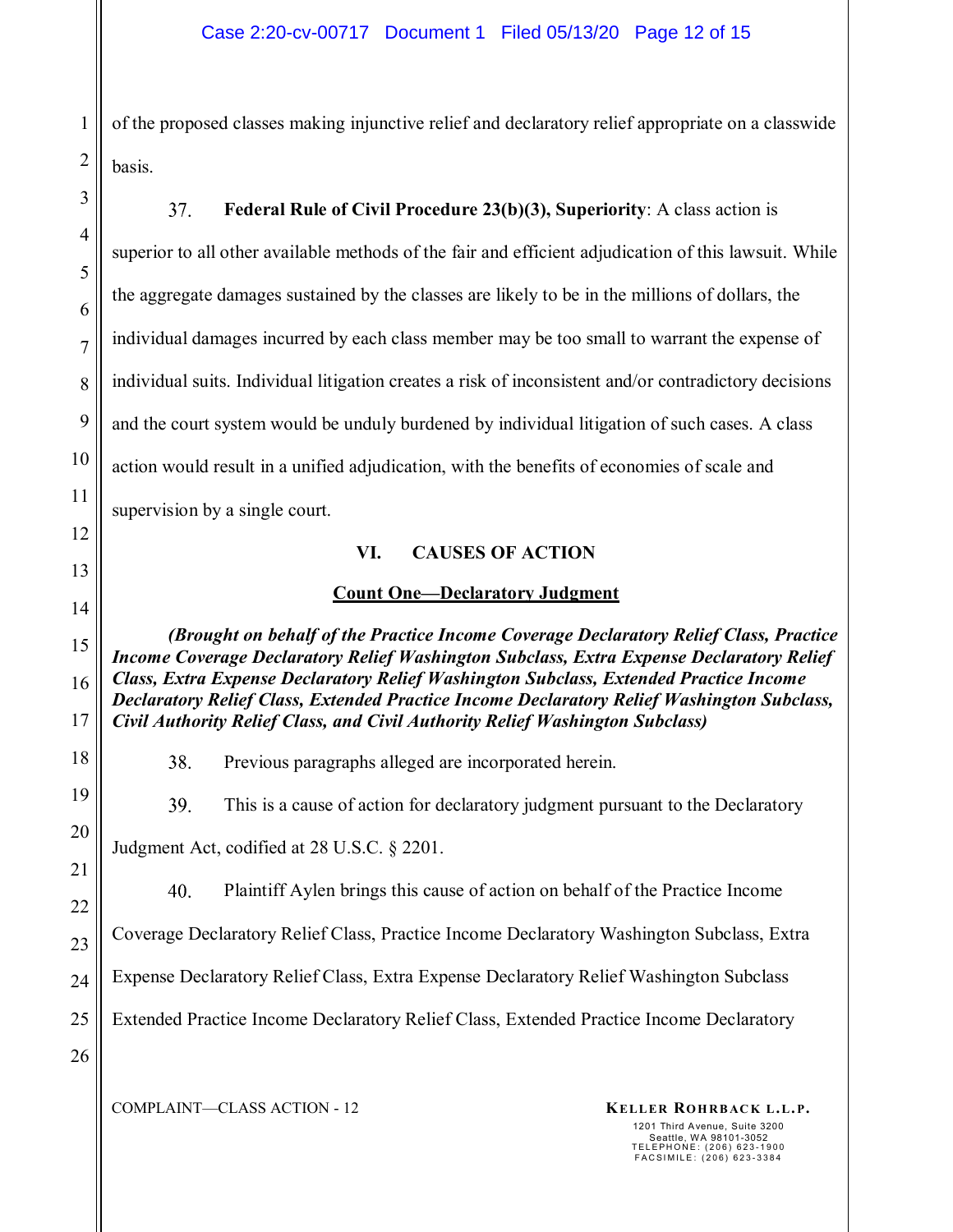1 Relief Washington Subclass, Civil Authority Declaratory Relief Class, and Civil Authority

Declaratory Relief Washington Subclass.

2

3

4

5

6

7

8

9

10

11

12

13

14

15

16

17

18

19

20

21

22

23

24

25

26

41. Plaintiff Aylen seeks a declaratory judgment declaring that Plaintiff Aylen's and class members' losses and expenses resulting from the interruption of their business are covered by the Policy.

42. Plaintiff Aylen seeks a declaratory judgment declaring that Aspen is responsible for timely and fully paying all such claims.

# **Count Two—Breach of Contract**

*(Brought on behalf of the Practice Income Coverage Breach of Contract Class, Practice Income Coverage Breach of Contract Washington Subclass, Extra Expense Breach of Contract Class, Extra Expense Breach of Contract Washington Subclass, Extended Practice Income Breach of Contract Class, Extended Practice Income Breach of Contract Washington Subclasses, Civil Authority Breach of Contract Class, and Civil Authority Breach of Contract Washington Subclass)* 

43. Previous paragraphs alleged are incorporated herein.

44. Plaintiff Aylen brings this cause of action on behalf of the Practice Income

Coverage Breach of Contract Class, Practice Income Breach of Contract Washington Subclass,

Extra Expense Breach of Contract Class, Extra Expense Breach of Contract Washington

Subclass, Extended Practice Income Breach of Contract Class, Extended Practice Income Breach

of Contract Washington Subclass, Civil Authority Breach of Contract Class, and Civil Authority

Breach of Contract Washington Subclass.

45. The Policy is a contract under which Plaintiff Aylen and the class paid premiums

to Aspen in exchange for Aspen's promise to pay Plaintiff Aylen and the class for all claims

covered by the Policy.

46. Plaintiff Aylen has paid its insurance premiums.

COMPLAINT—CLASS ACTION - 13 **KELLER ROHRBACK L.L.P.**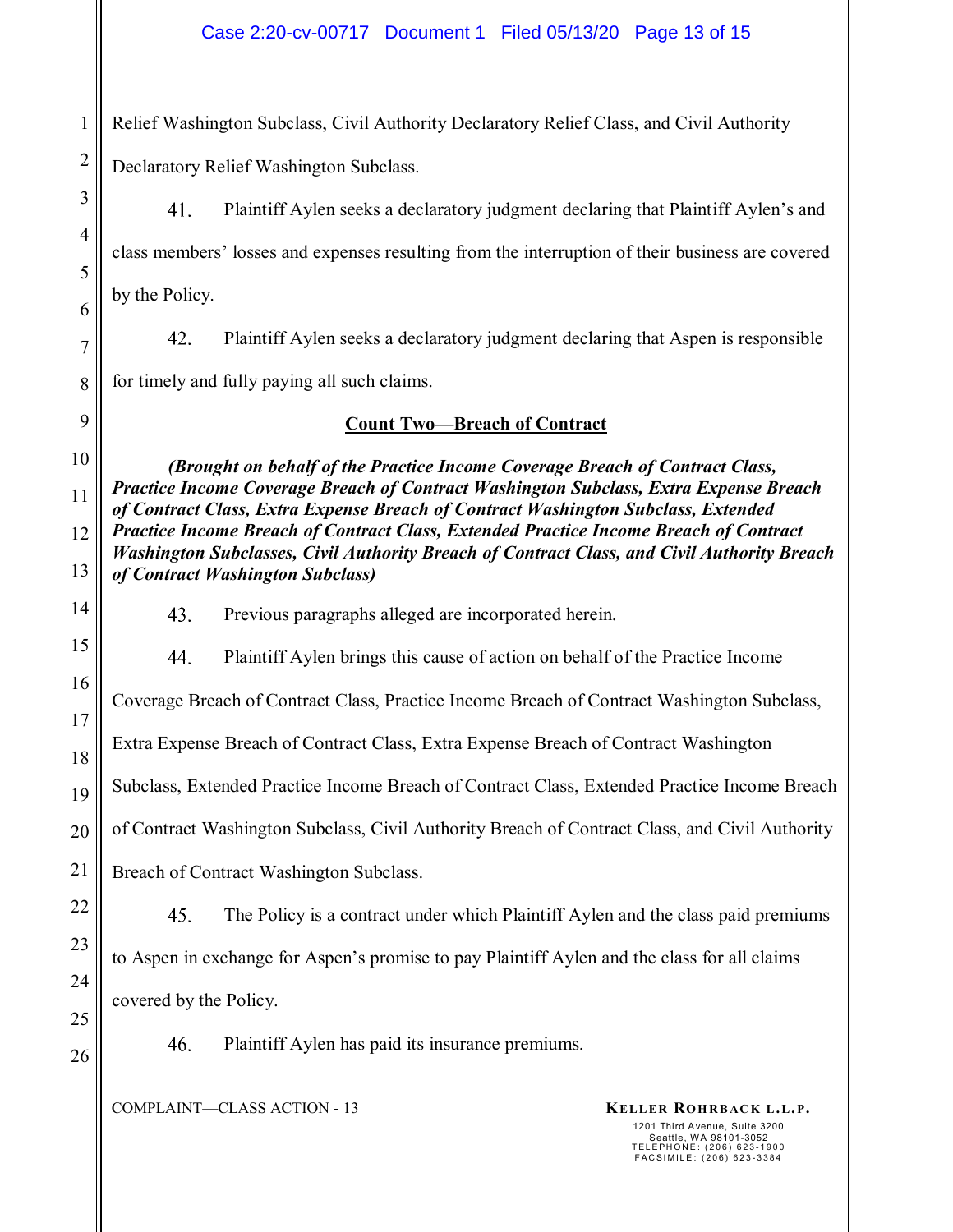## Case 2:20-cv-00717 Document 1 Filed 05/13/20 Page 14 of 15

| 1              | 47.                                                                                            | Plaintiff Aylen has been denied coverage for its losses covered by the Aspen        |  |  |
|----------------|------------------------------------------------------------------------------------------------|-------------------------------------------------------------------------------------|--|--|
| $\overline{c}$ | policy.                                                                                        |                                                                                     |  |  |
| 3              | 48.                                                                                            | Upon information and belief, Aspen has denied, and will continue to deny            |  |  |
| $\overline{4}$ | coverage for other similarly situated policyholders.                                           |                                                                                     |  |  |
| 5              | 49.                                                                                            | Denying coverage for the claim is a breach of the insurance contract.               |  |  |
| 6<br>7         | 50.                                                                                            | Plaintiff Aylen is harmed by the breach of the insurance contract by Aspen.         |  |  |
| 8              | 1.<br><b>PRAYER FOR RELIEF</b>                                                                 |                                                                                     |  |  |
| 9              | 1.                                                                                             | A declaratory judgment that the policy or policies cover the plaintiff's losses and |  |  |
| 10             | expenses resulting from the interruption of the Plaintiff's business by COVID-19 and/or orders |                                                                                     |  |  |
| 11             | issued by Governor Inslee, other Governors, and/or other authorities.                          |                                                                                     |  |  |
| 12             | 2.                                                                                             | A declaratory judgment that the defendant is responsible for timely and fully       |  |  |
| 13             | paying all such losses.                                                                        |                                                                                     |  |  |
| 14<br>15       | 3.                                                                                             | Damages.                                                                            |  |  |
| 16             | Pre-judgment interest at the highest allowable rate.<br>4.                                     |                                                                                     |  |  |
| 17             | 5.                                                                                             | Reasonable attorney fees and costs.                                                 |  |  |
| 18             | 6.                                                                                             | Such further and other relief as the Court shall deem appropriate.                  |  |  |
| 19             |                                                                                                | VII.<br><b>JURY DEMAND</b>                                                          |  |  |
| 20             | Plaintiff demands a jury trial on all claims so triable.                                       |                                                                                     |  |  |
| 21             |                                                                                                |                                                                                     |  |  |
| 22             |                                                                                                |                                                                                     |  |  |
| 23<br>24       |                                                                                                |                                                                                     |  |  |
| 25             |                                                                                                |                                                                                     |  |  |
| 26             |                                                                                                |                                                                                     |  |  |
|                |                                                                                                | <b>COMPLAINT-CLASS ACTION - 14</b><br>KELLER ROHRBACK L.L.P.                        |  |  |